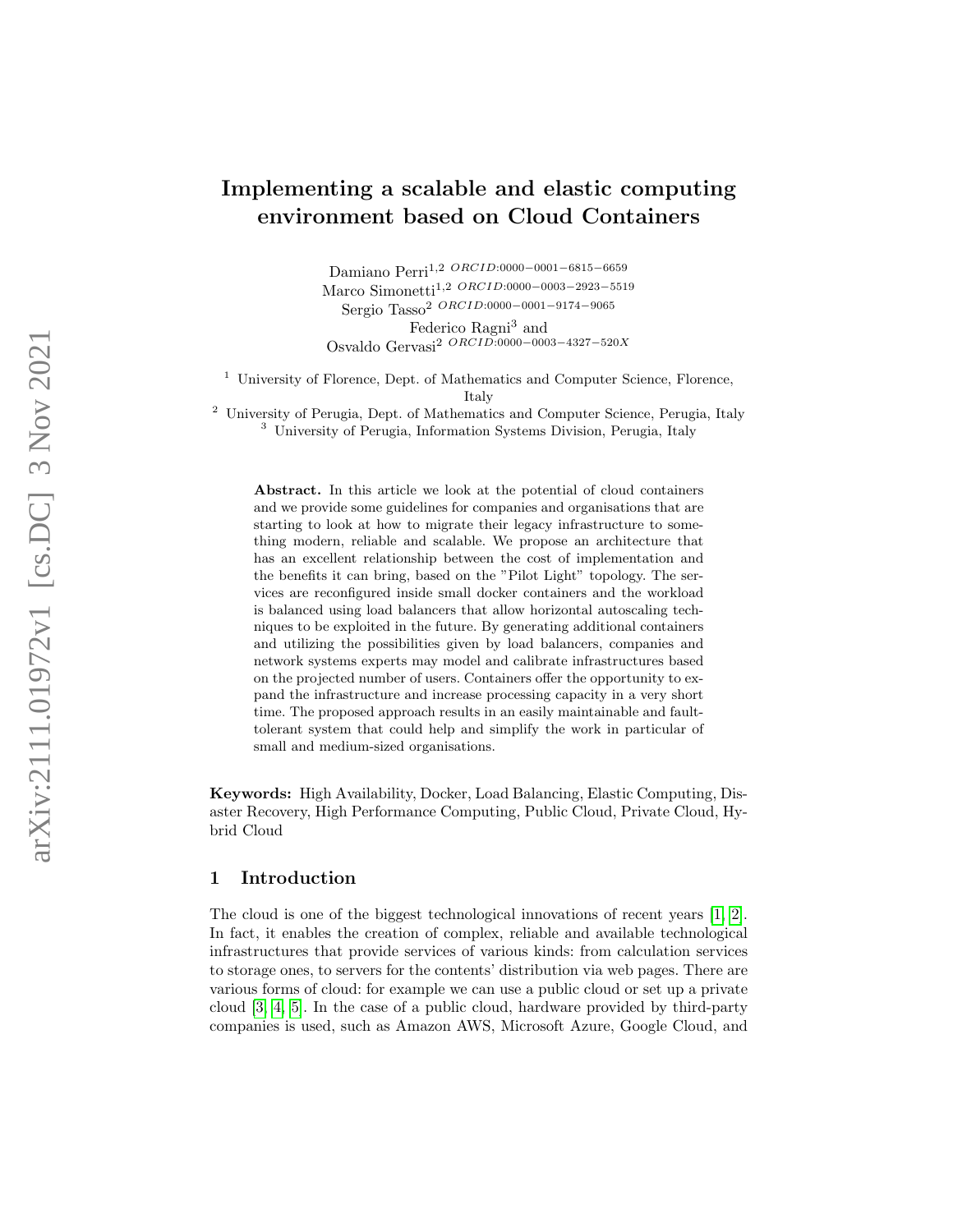so on. Through small initial investments, only what is actually used is paid for, and the hardware which is made available to the users, will be maintained by the companies.

In contrast to the public cloud, there is the private cloud. This term refers to infrastructures that are typically corporate, providing virtualised and reduntant hardware and highly reliable services for employees, associated staff, or a external users who consume the content produced by the company. In this case, the company will have the responsibility of maintaining and configuring the hardware needed to set up and build the infrastructure. This initial disadvantage, however, is counterbalanced by a huge strategic advantage: the data (either sensitive either ultra-sensitive data) is completely entrusted to the management of the company itself and does not have to transit to third-party servers, so this solution may be preferable for certain applications [\[6\]](#page-11-5). The private cloud is a type of development architecture in which the computational resources are reserved and dedicated for the organisation managing the system.

In the public cloud, on the other hand, the services offered by a provider use pools of machines that also accommodate other users. There is a third alternative, called hybrid cloud, which represents a combination of the two architectural strategies [\[7\]](#page-11-6). In the hybrid cloud, part of the services are given by a third-party provider, and some subsystems are allocated within the corporate platform. For example, it is reasonable to imagine a situation where the provider is demanded to maintain a certain number of virtual machines and a certain number of disks for data storage while a second pool of hard disks containing encrypted sensitive data or databases for permanent information storage, is located inside the private organisation.

The Covid-19 pandemic has highlighted a feature common to many countries around the world: many organisations and companies have inadequate infrastructure to meet the pressing needs arising as a result of the digitisation processes that have become extremely urgent. Our intent is to provide a model that can speed up the technological evolution of companies and organisations or improve their current computing infrastructure. The solution we propose, supported by practical experimentation, allows a transition from an obsolete infrastructure of an SME (small and medium-sized enterprise), representing a typical case, to a system based on a cluster whose services are deployed by docker containers, and delivered through a cluster of nodes configured according to the best practices of an High Availability (HA) approach. The idea sprang from a report of the Italian National Institute of Statistics (STAT), which examined active companies with at least 10 employees, finding out that the Information Technology (IT) infrastructure are still inadequate in many cases to their needs.[4](#page-1-0)

# 2 Related works

The cloud is being studied and analysed by many researchers around the world because of its strong capabilities. In the course of this decade, it is expected that

<span id="page-1-0"></span><sup>4</sup> [http://dati.istat.it/Index.aspx?DataSetCode=DCSP\\_ICT](http://dati.istat.it/Index.aspx?DataSetCode=DCSP_ICT)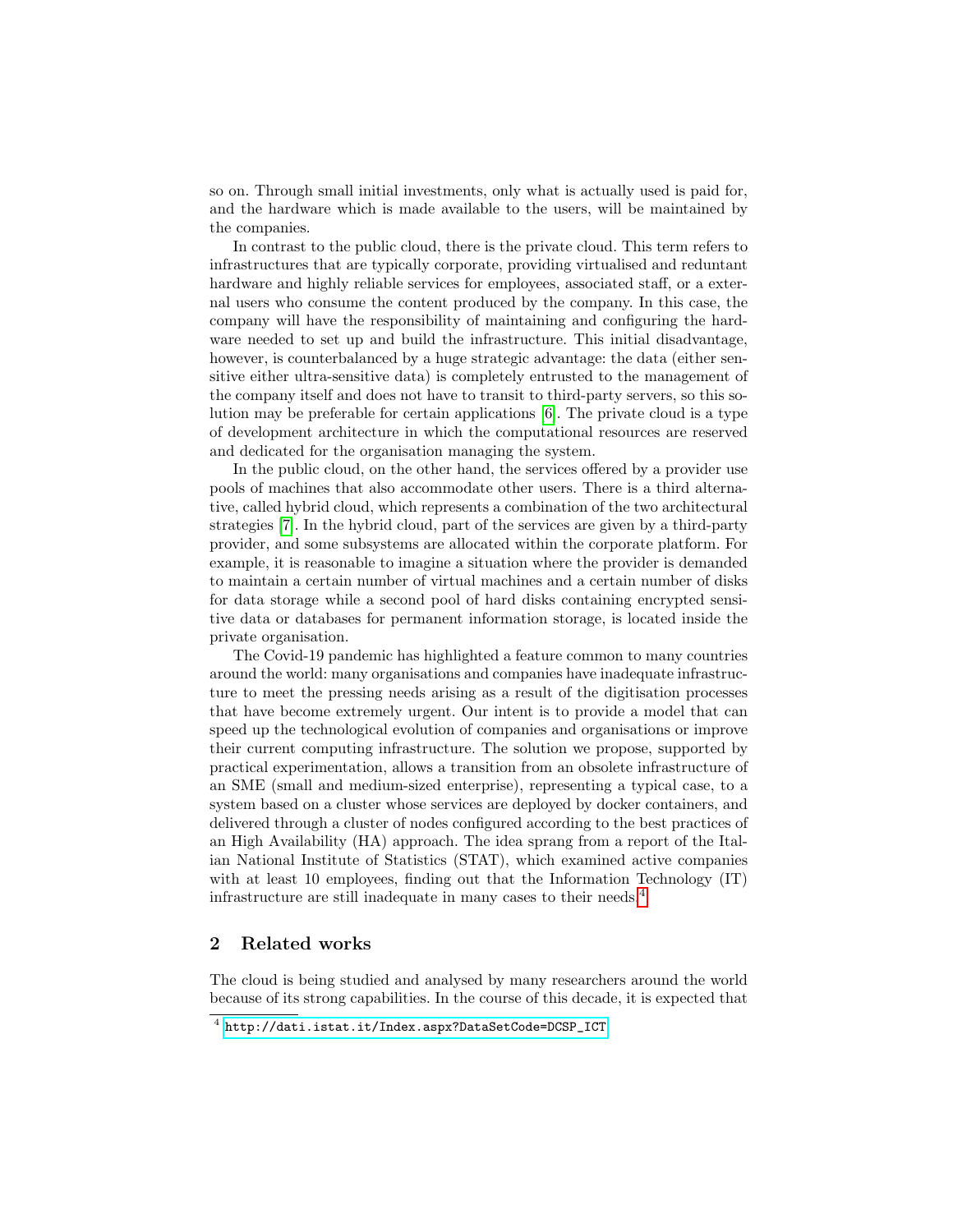the cost-benefit ratio will continue to increase and there will be new patterns of developments focused on the Internet of Things (IOT) [\[8\]](#page-11-7), and other emerging technologies. The impacts that this type of architecture have on the environment are also studied. The data centres which are required by the Cloud, consume large amounts of energy and it is necessary to make accurate estimates of the pollution that will be produced in the next few years [\[9\]](#page-11-8). The cloud can also be used to make sites and content available for use in the world of education [\[10,](#page-12-0) [11\]](#page-12-1). A number of researchers are tackling extremely topical and interesting subjects, e.g. techniques for implementing and exploiting Function as a Service (FaaS) [\[12\]](#page-12-2). FaaS are serverless systems, where programmers can insert their own snippets of code (Python, PHP, etc.) and call them up via APIs. The result is that virtual machines automatically execute the code, without the necessity of setting up a server. The cloud can also be used to do complex computational calculations that require expensive GPUs and CPUs to perform machine learning calculations [\[13,](#page-12-3) [14,](#page-12-4) [15,](#page-12-5) [16\]](#page-12-6).

Docker containers are lightweight cloud technologies that are dominating among IT solutions because they allow applications to be released faster and more efficiently than in the case of virtual machines. The adoption of Docker containers in dynamic, heterogenous environments and the ability to deploy and effectively manage containers across multiple clouds and data centers has made these technologies dominant and fundamental [\[17\]](#page-13-0). The improvements in terms of increased performance and reduced overhead have made the cloud container approach indispensable for building cloud environments that keep pace with the demands emerging from various application domains [\[18,](#page-13-1) [19\]](#page-13-2).

## 3 Towards scalable and reliable services

Legacy service delivery architectures are based on a single, centralised server. The main disadvantage of this solution is its low maintainability and the lack of fault tolerance. If a hardware problem or a hacker attack occur, service delivery may be compromised. Monolithic architectures also suffer from another disadvantage: they cannot effectively scale in case of peak demands.

Other types of architectures support scaling. Scaling can be of two types: vertical or horizontal [\[20,](#page-13-3) [21,](#page-13-4) [22\]](#page-13-5). Vertical scaling is defined as an operation that increases the machine hardware resources, for example, rising the number of vCPUs or the amount of GiB of RAM. Horizontal scaling is defined as the operation that creates replicas of the server (node) that provides the service. The new node is identical to the original one and will help it to respond to client requests. In the case of monolithic architectures, horizontal scaling is not possible.

Vertical scaling, on the other hand, involves shutting down the machine and upgrading the hardware. This is unsuitable and not acceptable by modern standards. The problem of fault tolerance must also be taken into account.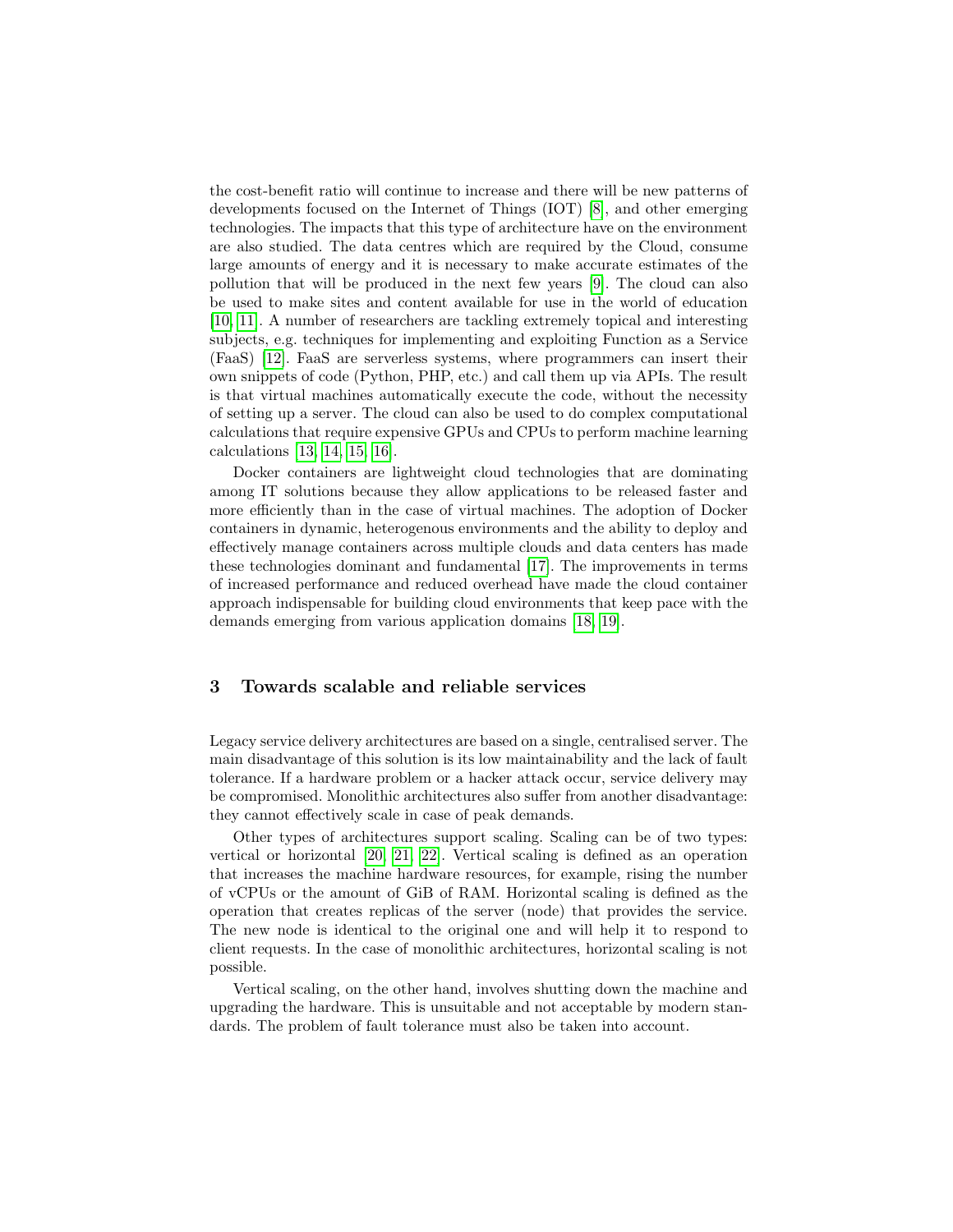#### 3.1 Disaster recovery

Legacy architectures often do not have particularly complex plans for fault management or data loss [\[23,](#page-13-6) [24\]](#page-13-7). Disaster recovery (DR) is the procedure implemented to restore the functionality of a system, suffering a disaster, a damage: for example, the loss of system data, the loss of user data, the compromise of security following a hacker attack or hardware damage due to a natural disaster. When planning internal disaster recovery policies, three objectives must be defined: the Service Level Agreement (SLA), the Recovery Time Objective (RTO) and the Recovery Point Objective (RPO) [\[25,](#page-13-8) [26\]](#page-13-9).

The SLA is a percentage value that indicates the minimum uptime that the system guarantees during the year: for example, if a system has an SLA value of 99%, it means that in one year it could be unavailable for 3d 15h 39m 29s. An SLA of 99.99% instead could accept an annual downtime of 8h 45m 56s. The higher the desired SLA value, the higher the costs to build an architecture to meet our demand.

The RTO is the maximum acceptable time between the interruption of the service and the moment when it is restored. In the case of legacy architectures the RTO is generally about 48 hours; for example, in case of hardware problems, spare parts must be found, repairs or replacements must be made, and the system must be restored.

The RPO indicates the maximum acceptable time between the last data backup and time data loss because of a disaster. This indicates how much data time, in terms of hours, we can accept to lose. Legacy architectures often rely only on RAID 1 storage systems (mirroring) and do not perform daily incremental and offsite backups. Unlike the SLA, we have that the lesser RTO and RPO time is required by the system, the higher it is the cost to achieve this requirement. The types of disaster recovery plans[\[27\]](#page-13-10) that can be implemented are summarised



<span id="page-3-0"></span>Fig. 1. Disaster recovery plans

in Figure [1.](#page-3-0)

Generally, legacy architectures implement a "Backup and Restore" type of architecture. This means that in case of critical problems, the only thing that can be done is to shut down the machine (if it is still working), restore the backup on the repaired machine or on a new machine, and restart the system with the data updated to the last backup. The "backup and restore" mode has an RPO in hours and an RTO in the 24 to 48 hour range.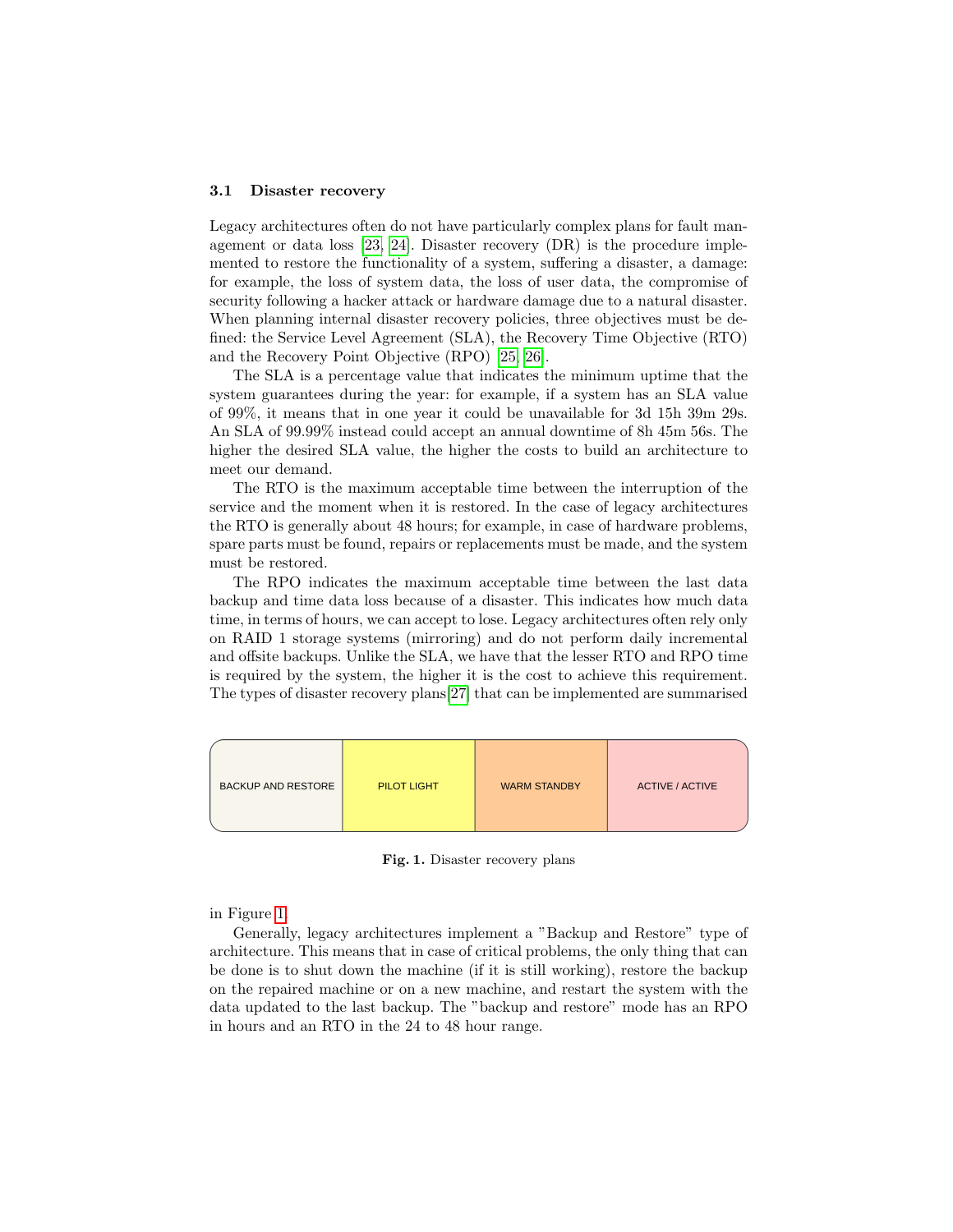"Pilot Light" mode creates hourly or daily backups and maintains a complete copy of the architecture in a separate place, away from the system. In the event of a disaster, IT technicians will initiate backup and services will be restored. The "pilot light" mode guarantees an RPO in minutes and an RTO in hours.

Alternatively, there is the "Warm Standby" mode. In this mode, a backup system is replicated on a different location with respect to the main system and is synchronised in near real-time. This mode provides for a synchronisation in seconds (RPO) and an RTO time in minutes.

On the other hand, the "Active / Active" mode is the last possible architecture according to the diagram shown, and it is the safest and the most expensive from the point of view of service availability. It requires that two or more service delivery systems are always synchronised and active at the same time. A load balancing service is required to sort requests between the two systems. For example, an active / active system of the type 70 / 30 could be configured. A 70% of the requests will go to the main system and a 30% of the requests will go to the secondary backup system.

If the main system experiences a problem, the secondary backup system will be active and the user will not experience any particular problem. This type of architecture provides for an RPO around milliseconds' time, or even 0, and an RTO potentially equal to 0. It should be noted that, as we move towards the right-hand side of the Figure [1,](#page-3-0) the protection and ability of the system to resist faults increases, so too the costs of implementing the architecture.

There are several problems with Legacy architectures: first, we can be exposed to ransomware hacking attacks that can irretrievably destroy our data store; second, there could be a software problem or a badly crafted query by a software developer that would irrevocably wipe out the database; therefore, other kinds of software problems can exist: minor portability issues among operating systems.

An example of legacy architecture with no virtual machines is shown in the Figure [2A](#page-5-0).

In past years, it was in fact common practice to install a Linux distribution and directly configure the application servers at the operating system level. A further problem is related to system updates. If, for example, it is necessary to update the PHP server in order to be able to use the new version and the latest security improvements, this might be difficult and problematic in the legacy case. Furthermore, it would be necessary to assess how much downtime we can accept in order to carry out the update; but there would be no guarantee that a rollback could be carried out quickly in the event of incompatibility problems.

#### 3.2 Legacy with Virtual Machines

A slightly better solution, falling however under legacy configurations, is to use several Virtual Machines (VMs), one for each service-providing application. An example is shown in the Figure [2B](#page-5-0). In the second scenario, using Virtual Machines, programs may be moved from one system to another, because virtual machines are kept in one or more files readily transferred across devices. The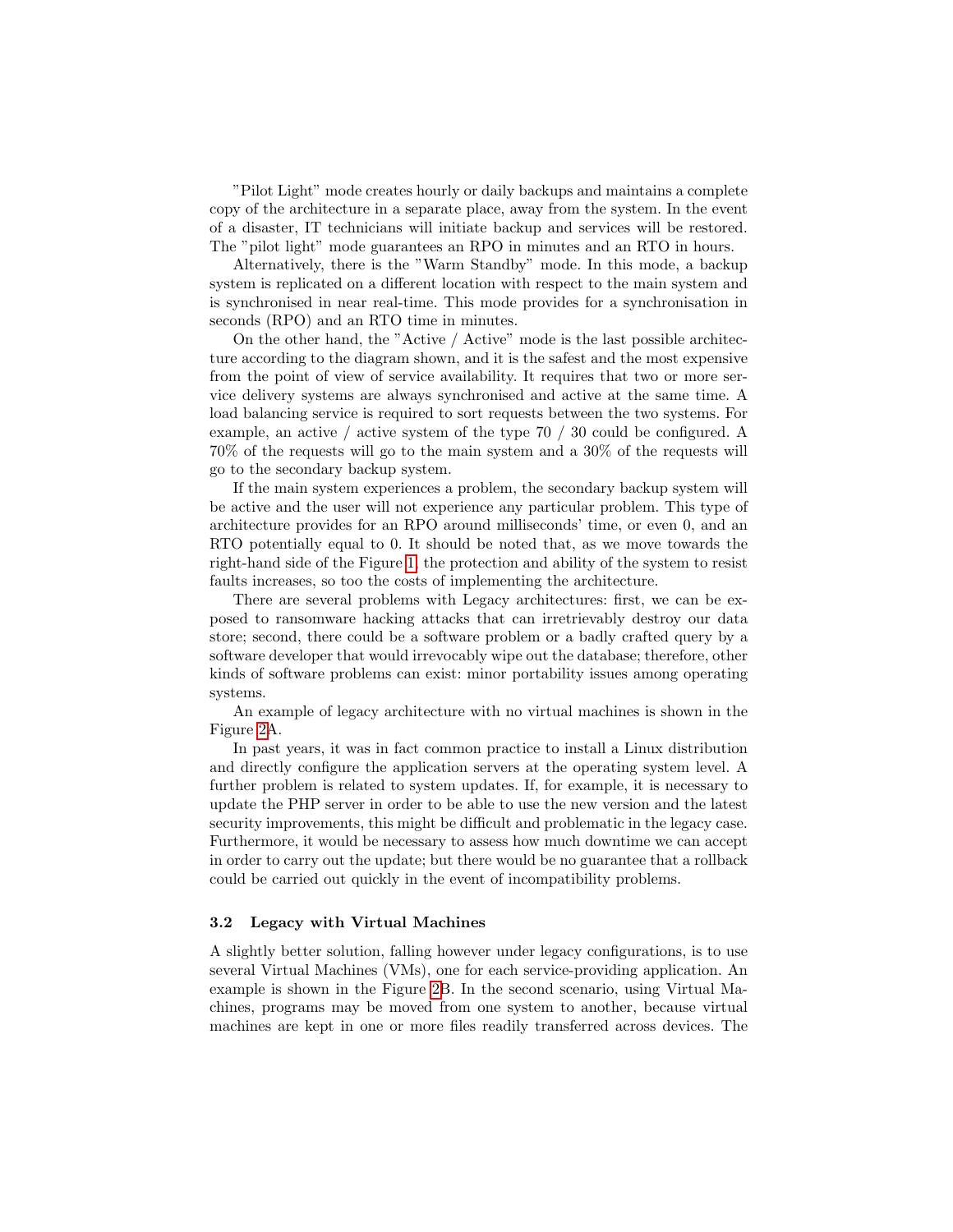



<span id="page-5-0"></span>Fig. 2. Legacy Architecture

tem needs to be executed, a lot of hardware (especially RAM) resources are used even when not required by the applications. In addition, further clock cycles are used to perform and maintain the secondary operating system activities, which also waste energy. The installation of the operating system also requires that virtual machines occupy a considerable amount of disk space, each time that a new one is generated. There are consequently two benefits of this architecture: the ability to make backups quickly, for example by duplicating the Virtual Machine-related files and the independence from the hardware subsystem and operating system.

# 4 The proposed architecture

In this section we describe the main techniques we used to implement a modern, reliable and highly available system (HA). The technology behind the proposed architecture is based on the use of Docker containers, which have the enormous advantage of being much leaner and more efficient than a virtual machine. Containers also make it possible to isolate an application at the highest level, making it a completely separate entity.

The first step is to design and configure the services and applications using Docker containers, as described in Subsection [4.1](#page-6-0) [\[28,](#page-13-11) [29\]](#page-13-12). Docker also guarantees high security thanks to its container architecture with separate storage spaces and access permissions [\[30\]](#page-13-13). In the Subsection [4.3](#page-8-0) we explain the way we can set up the databases in a Master/Slave configuration.

Once the services are up and running inside the containers, a distributed, redundant network environment must be prepared using load balancers, as described in Section [4.2.](#page-6-1) A networked, redundant and available file system must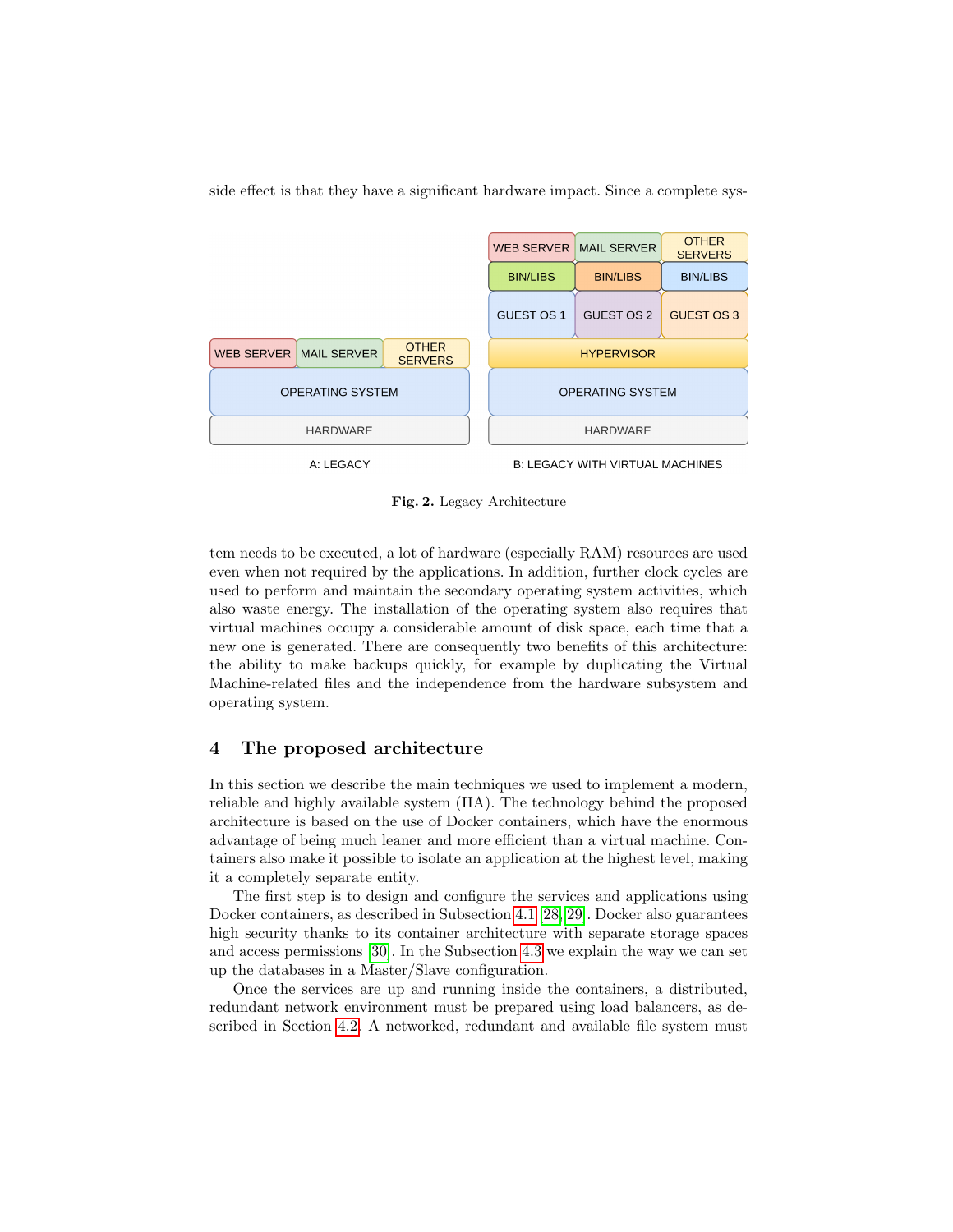| <b>WEB SERVER</b>       | <b>OTHER</b><br><b>SERVERS</b> | <b>MAIL SERVER</b> |  |  |  |
|-------------------------|--------------------------------|--------------------|--|--|--|
| <b>BIN/LIBS</b>         | <b>BIN/LIBS</b>                |                    |  |  |  |
| DOCKER DAEMON           |                                |                    |  |  |  |
| <b>OPERATING SYSTEM</b> |                                |                    |  |  |  |
| <b>HARDWARE</b>         |                                |                    |  |  |  |

<span id="page-6-2"></span>Fig. 3. Docker architecture

then be set up as described in Section [4.4.](#page-9-0) The proposed architecture is shown in the Figure [4.](#page-7-0) As it is shown, two availability zones are configured according to the Pilot Light scheme. The two zones are connected to each other via a VPN connection. The primary zone allows horizontal scaling thanks to the use of the load balancer and small servers inside docker containers. The secondary zone is on IDLE state and is kept at minimum power and CPU consumption; services are configured but not active. Data is copied between the two zones in an automated way. In case there is a problem and zone A fails, the backup zone will take its place.

## <span id="page-6-0"></span>4.1 Docker

Docker allows to build an architecture as shown in the Figure [3.](#page-6-2) Each service, such as the Web Server or the Mail Server, is encapsulated within its own container. Containers are defined by "yml" files, and an example of them is given in the code shown in Listing [1.1,](#page-8-1) where a Web Server Apache container is defined, exposing the HTTP and HTTPS ports. Each "yml" file may contain the definition of one or more containers. Containers are extremely light from a computational point of view and do not instantiate a real operating system; the applications that run inside them only need to allocate the libraries and binaries necessary for the application to work. Containers are stateless by definition, which means they have no true running state. To ensure data consistency, we should mount the folders of the filesystems where we want to execute input/output operations in a permanent way within them.

## <span id="page-6-1"></span>4.2 The load balancing service

Load balancers are fundamental to the implementation of an HA architecture. They are customizable and can be adapted to a wide range of applications. The standard task of a load balancer is to distribute incoming requests to a pool of worker nodes. The nodes will process the requested information and if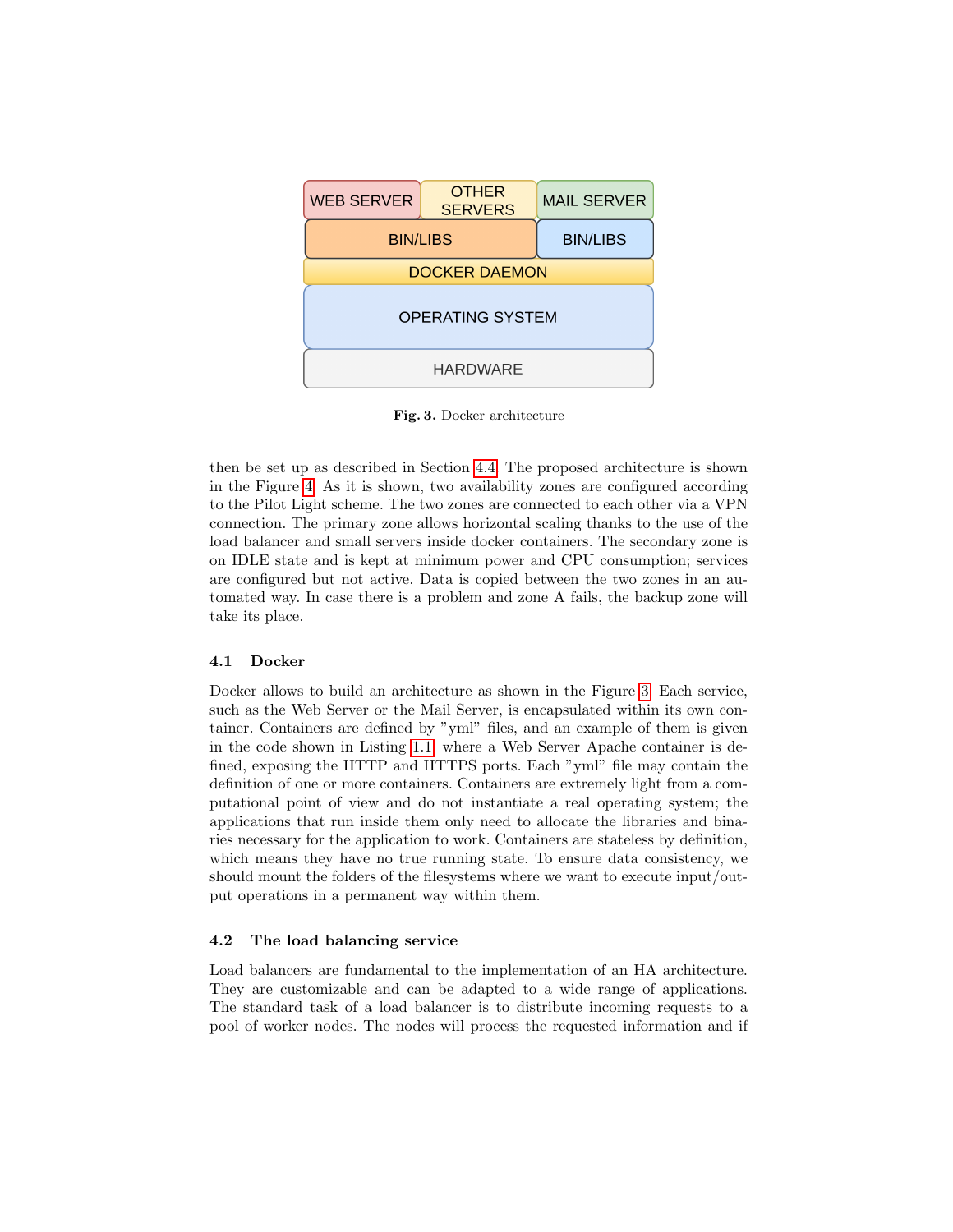

<span id="page-7-0"></span>Fig. 4. Pilot light architecture

necessary provide the output to the users. The requests load can be managed in two different ways: balanced and unbalanced.

In the balanced mode each node receives a quantity of requests equal to 1/N, with N equal to the number of nodes. This type of balancing can be implemented in the case of an Active/Active architecture.

In unbalanced mode, percentage values can be defined to indicate the amount of requests each node will receive. For example, a  $60/40$  configuration allows  $60\%$ of requests to be sent to Node1 and 40% of requests to Node2.

Moreover, there are various request scheduling algorithms [\[31,](#page-14-0) [32\]](#page-14-1). The first algorithm is called round-robin. Requests are sorted cyclically across nodes using the round-robin algorithm. This method ensures that nodes receive an equal amount of requests regardless of their CPU use or complexity. A second algorithm is Least Outstanding Requests (LOR) which sorts requests across nodes trying to balance the number of "unprocessed requests". In our architecture, two load balancers are configured. The first is HAproxy placed in a docker container. HAproxy only exposes ports 80 HTTP and 443 HTTPS [\[31\]](#page-14-0). Its role is to obtain requests from clients and sort them within the primary zone, evenly distributing the workload across nodes. So, The file haporxy.cfg must be configured. The Listing [1.2](#page-9-1) defines a new docker container with the image haproxy. The container will expose the correct ports and the custom configuration file "myHaproxy.cfg" will be mounted into the file system.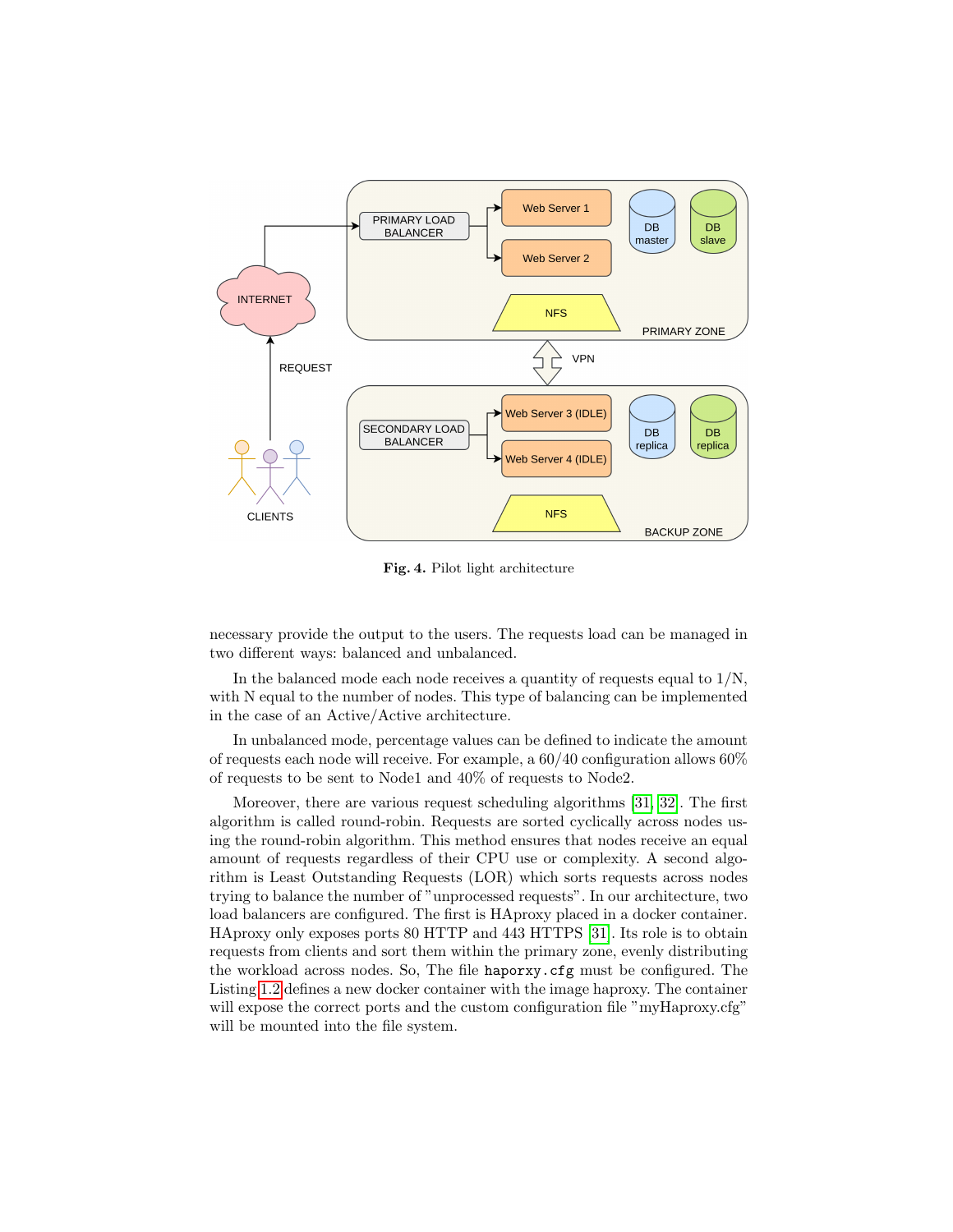```
version: '3's er vices:
      web:
          image: a pache
          container_name: apache_web
          r e start: always
          ports:
             - " 80:80"
               " 443 : 443"_{10} volumes:
\left| \begin{array}{ccc} 1 & 1 & 1 \end{array} \right| - "/home/user/myWebsite:/var/www/html/"
\begin{array}{c|c} \hline \end{array} deploy:
\begin{array}{c|c}\n 13 & \textbf{resources:} \n \end{array}\frac{1}{14} limits:
\text{cpus}: \text{'}4.0'
_{16} memory: 2048M\begin{array}{c|c}\n \hline\n & \text{reservation}:\n\end{array}memory: 1768M
```
Listing 1.1. Web Server without Load Balancer

# <span id="page-8-0"></span>4.3 The Database service

A MariaDB RDBMS cluster is configured by defining 'yml' files in the Master/Slave configuration [\[33,](#page-14-2) [34\]](#page-14-3). In a "yml" file it is in fact possible to define more containers by adding more elements in the "services" branch.

We have provided a single master database whose data is directly saved to the system disk. As this is a master slave mode, it is important to enable logging on the file system so that debugging can be carried out and configuration errors can be analysed. The Slave database containers have a "yml" definition similar to that of the Master: differences only concern the names and IP addresses. We will now describe how the load balancer for Databases is configured. The docker image used is mariadb/maxscale [\[35\]](#page-14-4). First we need to publish the Mari-

|  |                                     | Server   Address   Port   Connections   State |                                  | <b>GTID</b> |
|--|-------------------------------------|-----------------------------------------------|----------------------------------|-------------|
|  | $\vert$ server1   master   3306   0 |                                               | Master, Running $\vert 0.3000-5$ |             |
|  | server2   slave1   3306   0         |                                               | Slave, Running $\vert 0.3000-5$  |             |

\$ docker-compose exec maxscale maxctrl list servers

<span id="page-8-2"></span>Fig. 5. Database: Master and Slave

aDB MaxScale REST API, an HTTP interface, which generates data in JSON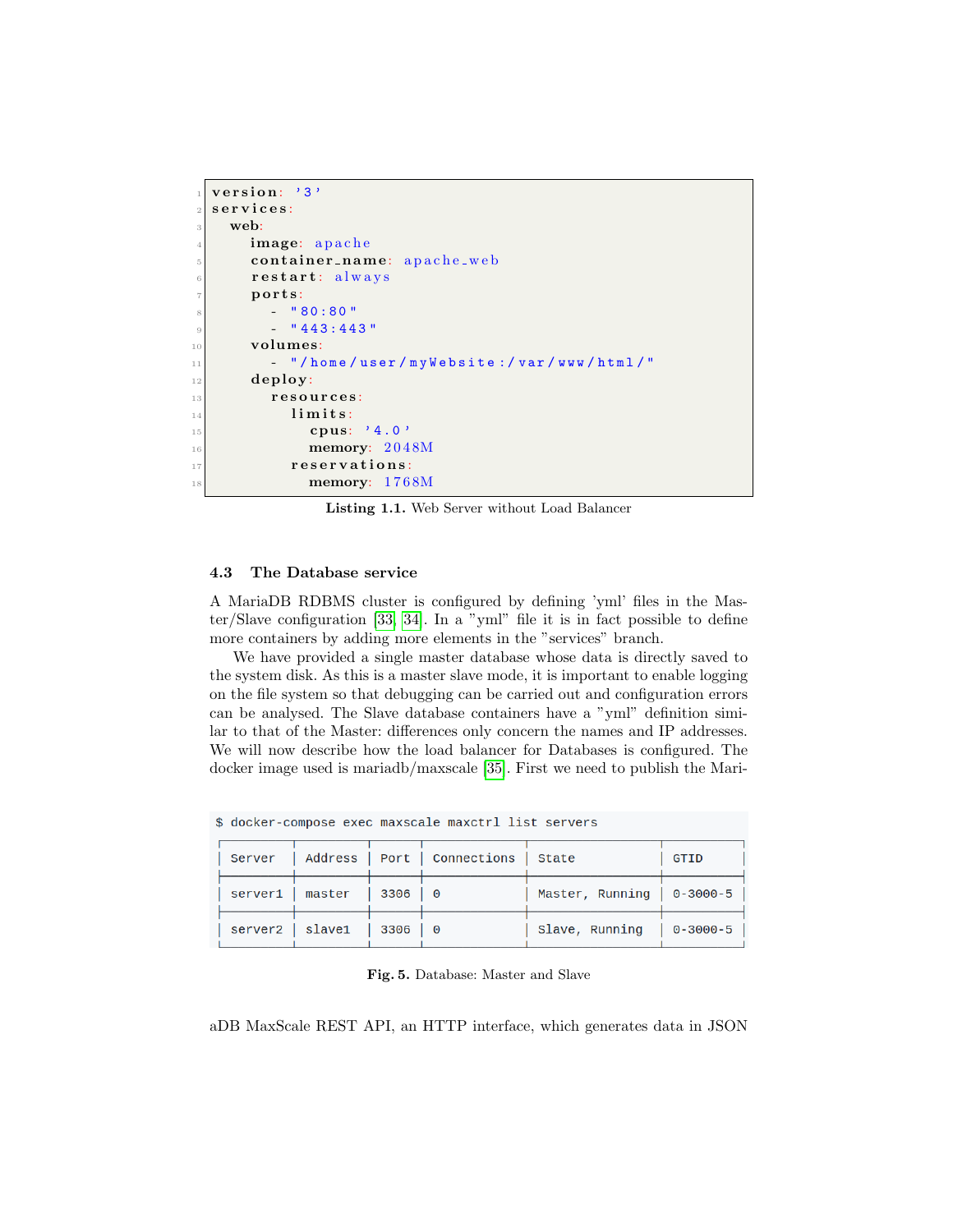<span id="page-9-1"></span>

|                | version: $3'$                                    |
|----------------|--------------------------------------------------|
| $\overline{2}$ | services:                                        |
| 3              | haproxy:                                         |
| $\overline{4}$ | $image:$ haproxy: $2.3.5$                        |
| 5              | hostname: haproxy                                |
| 6              | ports:                                           |
|                | $-80:80$                                         |
| 8              | $-443:443$                                       |
| 9              | volumes:                                         |
| 10             | - /myHaproxy.cfg:/usr/local/etc/haproxy/haproxy. |
|                | cfg                                              |
| 11             | deploy:                                          |
| 12             | placement:                                       |
| 13             | constraints: $[node.\role == worker]$            |

Listing 1.2. "Definition of the haproxy"

format, offering visual management tools. MariaDB MaxScale splits requests in such a way that write instructions are sent to the Master container and read instructions are balanced among the Master and Slave containers. A specific user for maxscale, with GRANT ALL privileges, must then be defined, acting in the Master database. MariaDB MaxScale is distributed with a BSL (Business Source License) and is capable of doing much more than just load balancing: it also has the ability to perform failover and switchover. The failover mode allows to monitor and operate even if one of the nodes in the database is in an unhelpful state. If, for example, the Master database were to crash, the Max Scale load balancer would be able to promote the Slave database to the role of new Master. The configuration involves a few steps: definition of the servers, creation of the monitoring service, definition of the traffic routing using readwritesplit mode and finally the configuration of the listner using the mariadbclient protocol and its TCP port. The resulting configuration is shown in Figure [5.](#page-8-2)

#### <span id="page-9-0"></span>4.4 Network file system

The file system must be highly available, reliable and distributed. Nodes must be able to access the file system where they will safely store data, regardless of where it is located within the infrastructure. To do this, we have chosen to implement the GlusterFS network file system [\[36,](#page-14-5) [37\]](#page-14-6). GlusterFS is distributed, open source and highly scalable.

The file system of the individual nodes has been configured to use XFS [\[38\]](#page-14-7). GlusterFS includes commands for defining the list of trustworthy servers that comprise the trusted pool for sharing disk space for replication. They are defined by executing the command gluster peer probe <hostname> command, specifying the various nodes. In order to create the gluster volume, it is necessary to specify in sequence: the volume name, the type (e.g. Replica), and the nodes involved with their brick paths.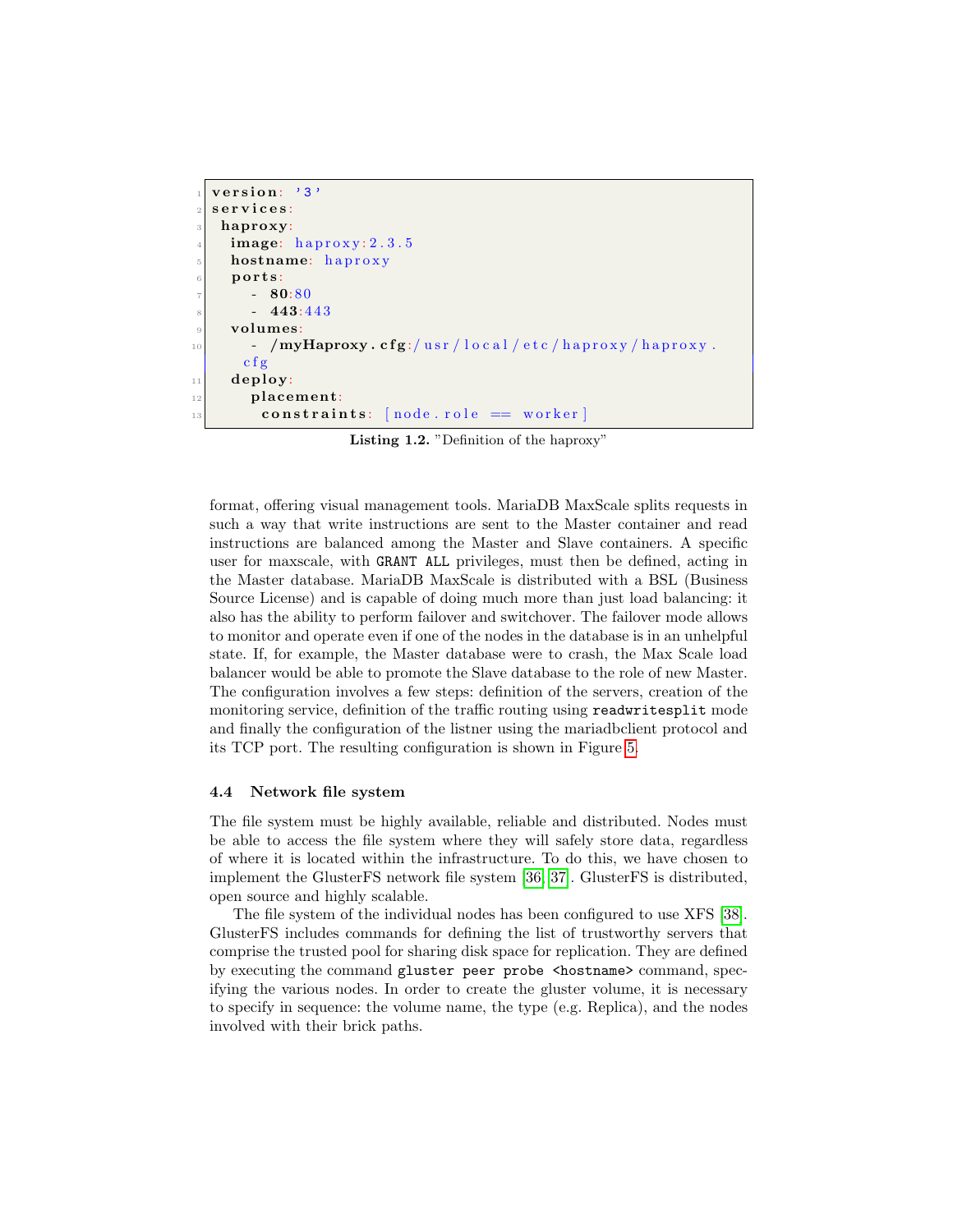You need to authorise the four nodes running GlusterFS to connect to the created volumes. To do this, we need to specify the IP addresses for each node that we want to connect to the gluster volume. The parameter to use is  $\text{auth.allow}$ and then start the volume. Finally, the common folder where the data will be stored must be created, for example /var/gvolume. This folder must be created in each node that will use it. To mount it, simply use the specific script mount.glusterfs. In order to speed up the start-up time of the glusterd daemon and ensure that the reboot process is automated, we recommend automount. GlusterFS is one of the easiest persistent storage solutions to implement, combined with the use of SSD disks, which are now widely used.

#### 4.5 Scaling

Scaling is simple to implement adopting our recommended design. Our architecture enables to expand the computational power available in the system without requiring substantial structural modifications or shutting it down. Assume, for example, that we expect to have five times as many users in November as we do the rest of the year. In this situation, we might install more nodes, for example, by adding containers containing a Web Server instance. The HAproxy load balancer will take care of sorting requests across nodes as described in Sectio[n4.2.](#page-6-1) Because our design involves operating in a private cloud environment, it is possible that we may need to employ more hardware and processors. The docker setup, on the other hand, comes to our rescue. Since all services are described by "yml" files, it will not be necessary to reconfigure the machines from scratch. All is needed is to launch new containers within the Linux distribution and tell HAproxy which new IPs are to be used in the pool of web servers. These procedures may be carried out without ever shutting down or disrupting the infrastructure.

## 5 Conclusion and future developments

Until recently, the term "cluster" was associated with huge corporations and data centres. Thanks to the Open Source software available, everyone has the opportunity to deploy a Docker Cluster. Containers allow for the expansion of infrastructure and the increase of computing capability that may be provided in a relatively short period of time. Companies and network system engineers may model and calibrate infrastructures based on the estimated number of users by introducing additional containers and utilising the capabilities of load balancers. Autoscaling refers to more sophisticated approaches that can generate or delete containers based on the number of users currently present. We have achieved long-term dependability and a low RPO and RTO time using the Pilot Light model, which will ensure that we do not lose data and keep our services available to consumers in the case of various problems occur (such as hacker attacks or natural catastrophes). In the future, we want to offer pre-configured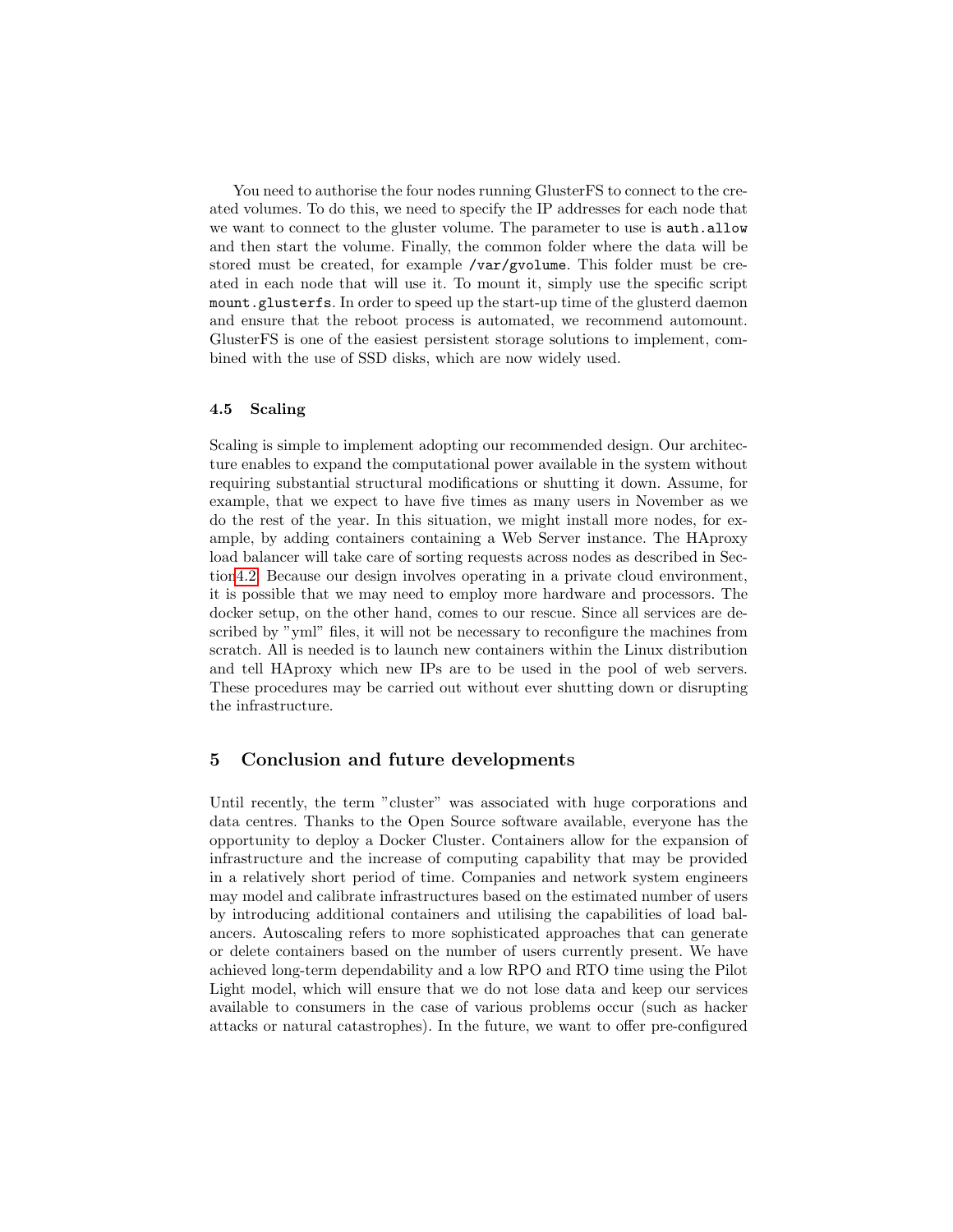Docker images that consumers may freely utilise. Furthermore, we want to establish a pre-configured architecture utilising the Infrastructure as a Code (IAAC) paradigm, which allows the entire virtual structure to be described in a text file and then automated reproduced in the many organisations where it may be required.

# References

- <span id="page-11-0"></span>[1] Brian Hayes. "Cloud Computing". In: Commun. ACM 51.7 (July 2008), pp. 9-11. ISSN: 0001-0782. DOI: [10.1145/1364782.1364786](https://doi.org/10.1145/1364782.1364786). URL: [https:](https://doi.org/10.1145/1364782.1364786) [//doi.org/10.1145/1364782.1364786](https://doi.org/10.1145/1364782.1364786).
- <span id="page-11-1"></span>[2] Nick Antonopoulos and Lee Gillam. Cloud computing. Springer, 2010. ISBN: 978-1-4471-2580-8. DOI: [10.1007/978-1-84996-241-4](https://doi.org/10.1007/978-1-84996-241-4).
- <span id="page-11-2"></span>[3] Robert Basmadjian, Hermann De Meer, Ricardo Lent, and Giovanni Giuliani. "Cloud computing and its interest in saving energy: the use case of a private cloud". In: Journal of Cloud Computing: Advances, Systems and Applications 1.1 (2012), pp. 1–25.
- <span id="page-11-3"></span>[4] Frank Doelitzscher, Anthony Sulistio, Christoph Reich, Hendrik Kuijs, and David Wolf. "Private cloud for collaboration and e-Learning services: from IaaS to SaaS". In: Computing 91.1 (2011), pp. 23–42.
- <span id="page-11-4"></span>[5] Ang Li, Xiaowei Yang, Srikanth Kandula, and Ming Zhang. "Comparing public-cloud providers". In: IEEE Internet Computing 15.2 (2011), pp. 50– 53.
- <span id="page-11-5"></span>[6] Kui Ren, Cong Wang, and Qian Wang. "Security challenges for the public cloud". In: IEEE Internet computing 16.1 (2012), pp. 69–73.
- <span id="page-11-6"></span>[7] Jin Li, Yan Kit Li, Xiaofeng Chen, Patrick PC Lee, and Wenjing Lou. "A hybrid cloud approach for secure authorized deduplication". In: IEEE Transactions on Parallel and Distributed Systems 26.5 (2014), pp. 1206– 1216.
- <span id="page-11-7"></span>[8] Rajkumar Buyya, Satish Narayana Srirama, Giuliano Casale, Rodrigo Calheiros, Yogesh Simmhan, Blesson Varghese, Erol Gelenbe, Bahman Javadi, Luis Miguel Vaquero, Marco A. S. Netto, Adel Nadjaran Toosi, Maria Alejandra Rodriguez, Ignacio M. Llorente, Sabrina De Capitani Di Vimercati, Pierangela Samarati, Dejan Milojicic, Carlos Varela, Rami Bahsoon, Marcos Dias De Assuncao, Omer Rana, Wanlei Zhou, Hai Jin, Wolfgang Gentzsch, Albert Y. Zomaya, and Haiying Shen. "A Manifesto for Future Generation Cloud Computing: Research Directions for the Next Decade". In: ACM Comput. Surv. 51.5 (Nov. 2018). issn: 0360-0300. doi: [10.1145/](https://doi.org/10.1145/3241737) [3241737](https://doi.org/10.1145/3241737). url: <https://doi.org/10.1145/3241737>.
- <span id="page-11-8"></span>[9] Sukhpal Singh Gill and Rajkumar Buyya. "A Taxonomy and Future Directions for Sustainable Cloud Computing: 360 Degree View". In: ACM Comput. Surv. 51.5 (Dec. 2018). ISSN: 0360-0300. DOI: [10.1145/3241038](https://doi.org/10.1145/3241038). url: <https://doi.org/10.1145/3241038>.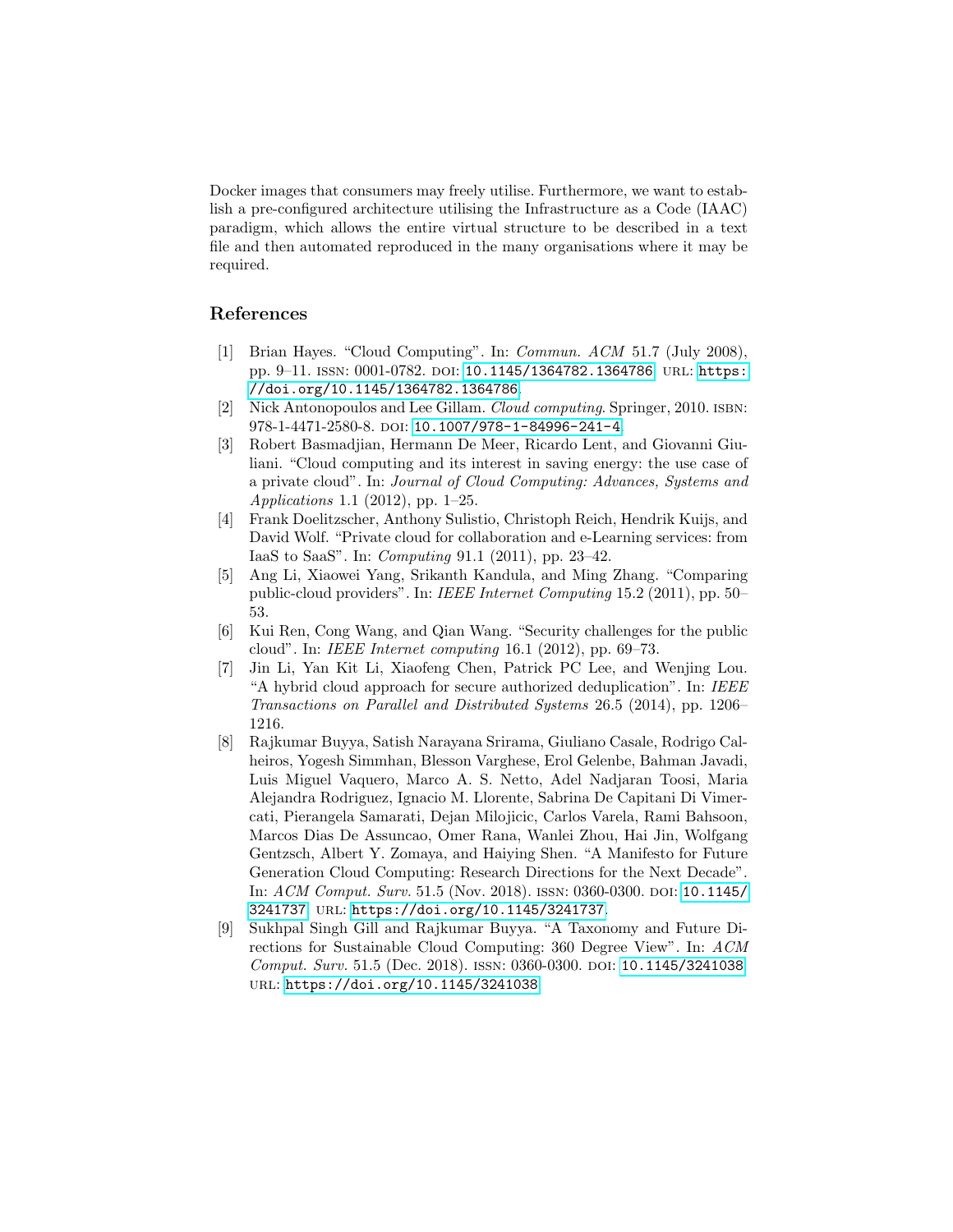- <span id="page-12-0"></span>[10] Francesca Santucci, Federico Frenguelli, Alessandro De Angelis, Ilaria Cuccaro, Damiano Perri, and Marco Simonetti. "An Immersive Open Source Environment Using Godot". In: Computational Science and Its Applications – ICCSA 2020. Ed. by Osvaldo Gervasi, Beniamino Murgante, Sanjay Misra, Chiara Garau, Ivan Blečić, David Taniar, Bernady O. Apduhan, Ana Maria A. C. Rocha, Eufemia Tarantino, Carmelo Maria Torre, and Yeliz Karaca. Cham: Springer International Publishing, 2020, pp. 784–798. isbn: 978-3-030-58820-5.
- <span id="page-12-1"></span>[11] Marco Simonetti, Damiano Perri, Natale Amato, and Osvaldo Gervasi. "Teaching Math with the Help of Virtual Reality". In: Computational Science and Its Applications - ICCSA 2020. Ed. by Osvaldo Gervasi, Beniamino Murgante, Sanjay Misra, Chiara Garau, Ivan Blečić, David Taniar, Bernady O. Apduhan, Ana Maria A. C. Rocha, Eufemia Tarantino, Carmelo Maria Torre, and Yeliz Karaca. Cham: Springer International Publishing, 2020, pp. 799–809. isbn: 978-3-030-58820-5.
- <span id="page-12-2"></span>[12] Vikram Sreekanti, Chenggang Wu, Xiayue Charles Lin, Johann Schleier-Smith, Joseph E. Gonzalez, Joseph M. Hellerstein, and Alexey Tumanov. "Cloudburst: Stateful Functions-as-a-Service". In: Proc. VLDB Endow. 13.12 (July 2020), pp. 2438–2452. issn: 2150-8097. doi: [10.14778/3407790.](https://doi.org/10.14778/3407790.3407836) [3407836](https://doi.org/10.14778/3407790.3407836). url: <https://doi.org/10.14778/3407790.3407836>.
- <span id="page-12-3"></span>[13] Giulio Biondi, Valentina Franzoni, Osvaldo Gervasi, and Damiano Perri. "An Approach for Improving Automatic Mouth Emotion Recognition". In: Computational Science and Its Applications – ICCSA 2019. Ed. by Sanjay Misra, Osvaldo Gervasi, Beniamino Murgante, Elena Stankova, Vladimir Korkhov, Carmelo Torre, Ana Maria A.C. Rocha, David Taniar, Bernady O. Apduhan, and Eufemia Tarantino. Cham: Springer International Publishing, 2019, pp. 649–664. isbn: 978-3-030-24289-3.
- <span id="page-12-4"></span>[14] Damiano Perri, Marco Simonetti, Andrea Lombardi, Noelia Faginas-Lago, and Osvaldo Gervasi. "Binary Classification of Proteins by a Machine Learning Approach". In: International Conference on Computational Science and Its Applications. Springer. 2020, pp. 549–558.
- <span id="page-12-5"></span>[15] Priscilla Benedetti, Damiano Perri, Marco Simonetti, Osvaldo Gervasi, Gianluca Reali, and Mauro Femminella. "Skin Cancer Classification Using Inception Network and Transfer Learning". In: Computational Science and Its Applications – ICCSA 2020. Ed. by Osvaldo Gervasi, Beniamino Murgante, Sanjay Misra, Chiara Garau, Ivan Blečić, David Taniar, Bernady O. Apduhan, Ana Maria A.C. Rocha, Eufemia Tarantino, Carmelo Maria Torre, and Yeliz Karaca. Cham: Springer International Publishing, 2020, pp. 536–545. isbn: 978-3-030-58799-4.
- <span id="page-12-6"></span>[16] Damiano Perri, Paolo Sylos Labini, Osvaldo Gervasi, Sergio Tasso, and Flavio Vella. "Towards a Learning-Based Performance Modeling for Accelerating Deep Neural Networks". In: Computational Science and Its Applications – ICCSA 2019. Ed. by Sanjay Misra, Osvaldo Gervasi, Beniamino Murgante, Elena Stankova, Vladimir Korkhov, Carmelo Torre, Ana Maria A.C. Rocha, David Taniar, Bernady O. Apduhan, and Eufemia Tarantino.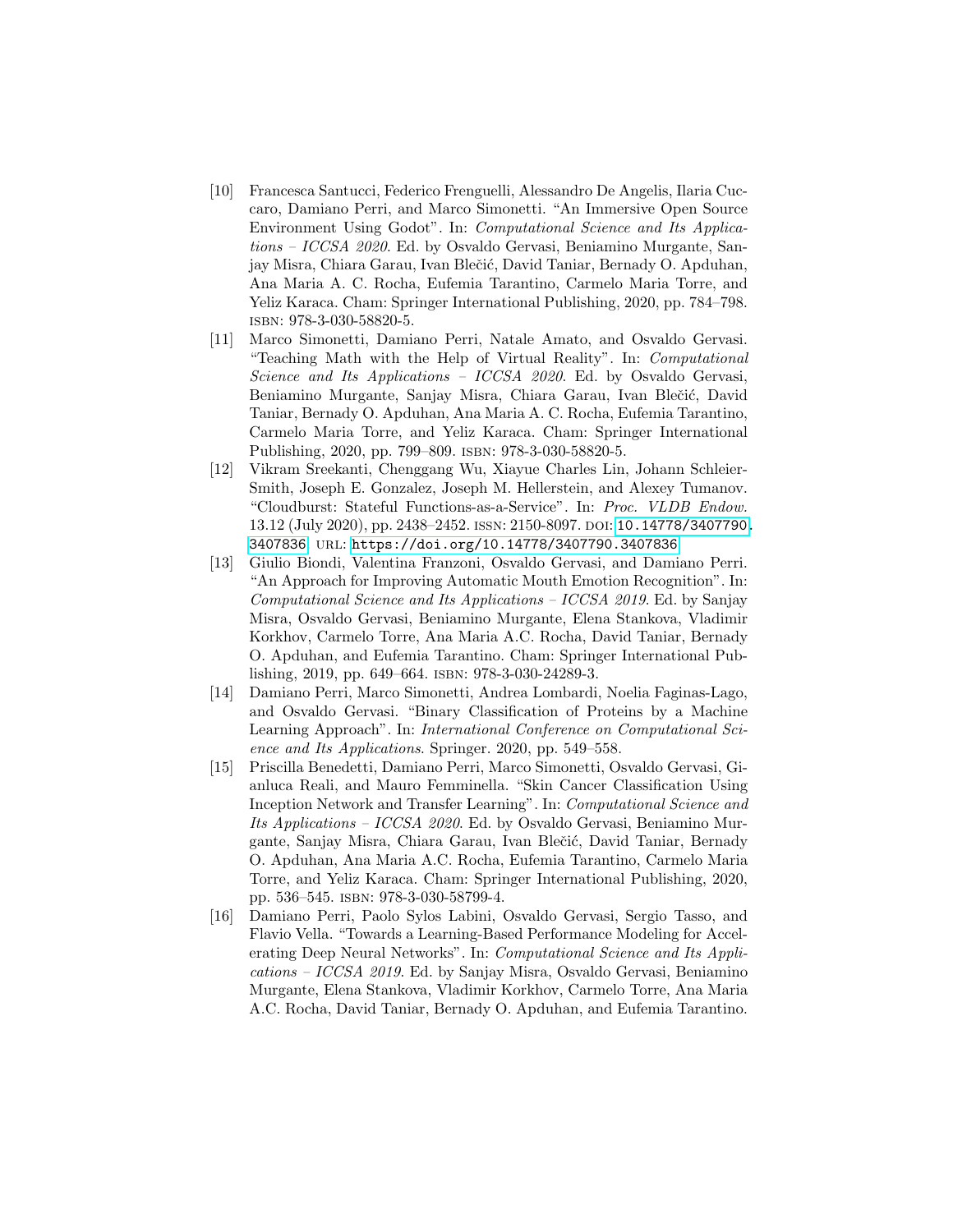Cham: Springer International Publishing, 2019, pp. 665–676. isbn: 978-3- 030-24289-3.

- <span id="page-13-0"></span>[17] Moustafa Abdelbaky, Javier Diaz-Montes, Manish Parashar, Merve Unuvar, and Malgorzata Steinder. "Docker Containers across Multiple Clouds and Data Centers". In: 2015 IEEE/ACM 8th International Conference on Utility and Cloud Computing (UCC). 2015, pp. 368-371. DOI:  $10.1109$ / [UCC.2015.58](https://doi.org/10.1109/UCC.2015.58).
- <span id="page-13-1"></span>[18] Anderson M. Maliszewski, Adriano Vogel, Dalvan Griebler, Eduardo Roloff, Luiz G. Fernandes, and Navaux Philippe O. A. "Minimizing Communication Overheads in Container-based Clouds for HPC Applications". In: 2019 IEEE Symposium on Computers and Communications (ISCC). 2019, pp. 1–6. doi: [10.1109/ISCC47284.2019.8969716](https://doi.org/10.1109/ISCC47284.2019.8969716).
- <span id="page-13-2"></span>[19] Weining Zhang Zhang and David Holland Holland. "Using Containers to Execute SQL Queries in a Cloud". In: 2018 IEEE/ACM International Conference on Utility and Cloud Computing Companion (UCC Companion). 2018, pp. 26-27. DOI: [10.1109/UCC-Companion.2018.00028](https://doi.org/10.1109/UCC-Companion.2018.00028).
- <span id="page-13-3"></span>[20] Zhenhuan Gong, Xiaohui Gu, and John Wilkes. "Press: Predictive elastic resource scaling for cloud systems". In: 2010 International Conference on Network and Service Management. Ieee. 2010, pp. 9–16.
- <span id="page-13-4"></span>[21] Luis M Vaquero, Luis Rodero-Merino, and Rajkumar Buyya. "Dynamically scaling applications in the cloud". In: ACM SIGCOMM Computer Communication Review 41.1 (2011), pp. 45–52.
- <span id="page-13-5"></span>[22] Ming Mao, Jie Li, and Marty Humphrey. "Cloud auto-scaling with deadline and budget constraints". In: 2010 11th IEEE/ACM International Conference on Grid Computing. IEEE. 2010, pp. 41–48.
- <span id="page-13-6"></span>[23] Omar H Alhazmi and Yashwant K Malaiya. "Assessing disaster recovery alternatives: On-site, colocation or cloud". In: 2012 IEEE 23rd International Symposium on Software Reliability Engineering Workshops. IEEE. 2012, pp. 19–20.
- <span id="page-13-7"></span>[24] Omar H Alhazmi and Yashwant K Malaiya. "Evaluating disaster recovery plans using the cloud". In: 2013 proceedings annual reliability and maintainability symposium (rams). IEEE. 2013, pp. 1–6.
- <span id="page-13-8"></span>[25] Victor Chang. "Towards a big data system disaster recovery in a private cloud". In: Ad Hoc Networks 35 (2015), pp. 65–82.
- <span id="page-13-9"></span>[26] Mohammad Ali Khoshkholghi, Azizol Abdullah, Rohaya Latip, and Shamala Subramaniam. "Disaster recovery in cloud computing: A survey". In: (2014).
- <span id="page-13-10"></span>[27] Siham Hamadah. "Cloud-based disaster recovery and planning models: An overview". In: ICIC Express Letters 13.7 (2019), pp. 593–599.
- <span id="page-13-11"></span>[28] Carl Boettiger. "An introduction to Docker for reproducible research". In: ACM SIGOPS Operating Systems Review 49.1 (2015), pp. 71–79.
- <span id="page-13-12"></span>[29] James Turnbull. The Docker Book: Containerization is the new virtualization. James Turnbull, 2014.
- <span id="page-13-13"></span>[30] Theo Combe, Antony Martin, and Roberto Di Pietro. "To docker or not to docker: A security perspective". In: IEEE Cloud Computing 3.5 (2016), pp. 54–62.